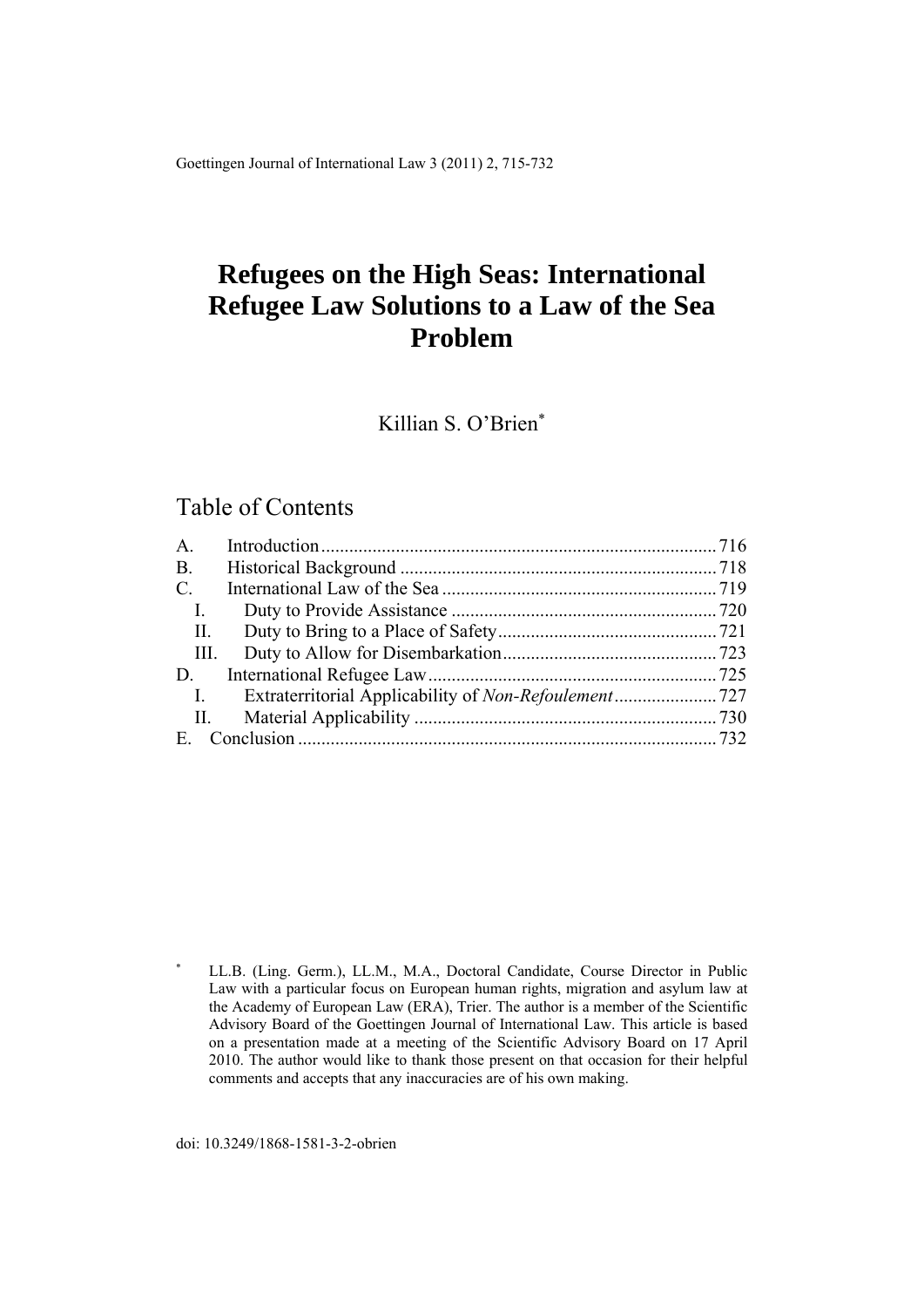# Abstract

Following in the aftermath of the Arab Spring, Europe's southern marine borders have been the showplace of human tragedies previously unseen on this scale and the issue of refugees on the high seas has assumed a newfound importance. This article examines the flawed system provided by the 'Constitution of the Oceans', the UN Convention on the Law of the Sea for the protection of the lives of migrants at sea. It submits that international refugee law is well-equipped to assume a greater responsibility in ensuring the protection of those involved. Although the concept of *non-refoulement* cannot be stretched *ad absurdum*, it may still be reasonably interpreted as providing a temporary right to disembark for the purpose of processing possible asylum applications. In the long-term, a system of burden-sharing and permanent, yet flexible, reception agreements remain the only sustainable solution.

### A. Introduction

The reality of life at sea is, despite any romantic allusions to the contrary, widely accepted as being particularly harsh, unforgiving and, perhaps most importantly, dangerous. It is primarily for these very reasons that a genuine perception of the need to exercise solidarity has tended to characterize the interactions of seafarers when confronted with perilous situations at sea as well as the actions of coastal States in providing assistance. There is almost even an unwritten moral convention of exercising humanity at sea. Leaving aside any associated important yet precarious ethical issues, $<sup>1</sup>$  the rescue of refugees at sea has persistently</sup> presented a number of legal dilemmas for those confronted with the situation of a vessel or persons in peril as well as the consequences resulting from a rescue. A myriad of  $\arccos$ ,<sup>2</sup> the multitude of international Conventions and other legal instruments purporting to govern all eventualities and the often imprecise interaction between these instruments

<sup>&</sup>lt;sup>1</sup> This author recognizes the difficulty of a legal order totally ignorant to the moral elements of any attempt to regulate human behavior. See I. Brownlie, *Principles of Public International Law*, 7th ed. (2008), 27-28. Nonetheless, it is the purpose of this article to examine the legal standards applicable to the situation of refugees at sea. 2

For example private mariners, chartered vessels, government enforcement vessels, coast guard crafts as well as private search and rescue charities etc.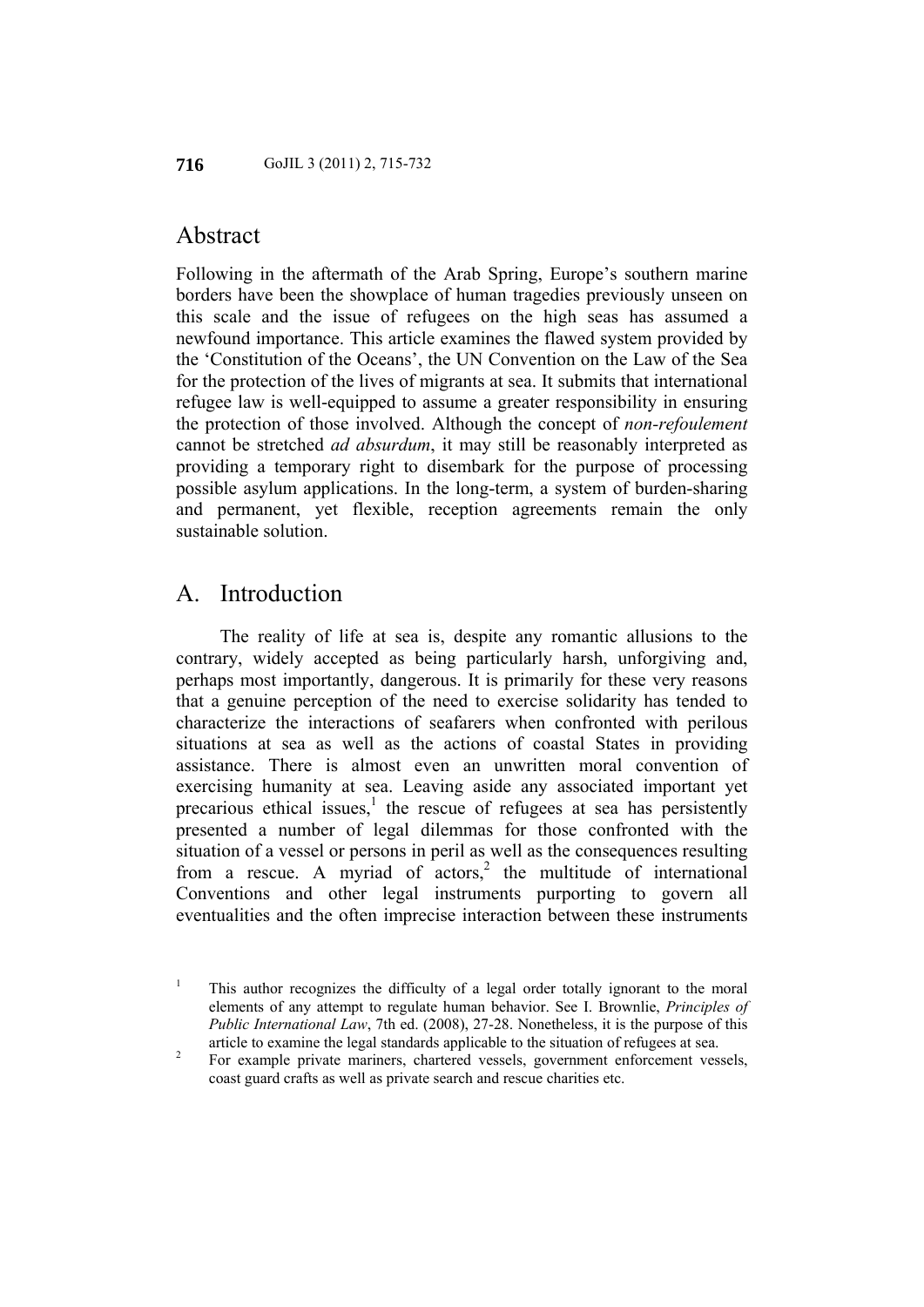and domestic law: These, and many other factors, add to the complexity of the situation and, as is often the case, considerations concerning the wellbeing of the persons who were initially in need of assistance are often accorded only inadequate attention. Indeed, recent examples of refugees in need of assistance at sea have tended to illustrate this situation, which is characterized by increased patrols and surveillance of border by coastal States on the high seas and at domestic borders as well as an increase in instances of failure to assist persons in distress by the masters of vessels in the vicinity.<sup>3</sup> The activities of the European border control agency  $FRONTEX<sup>4</sup>$ , for example, have been heavily criticized in the press as having resulted in asylum-seekers taking longer, more arduous journeys upon themselves so as to avoid patrols.<sup>5</sup> One of the most disquieting aspects of this increased migration control is the increase in incidents of both rescues and interceptions of migrants on the high seas, an area of the sea, which, by its very nature, is not generally well suited to the application of specific positive duties such as those which are often imposed in situations where human life is endangered. $6$ 

Given that the events at the subject of this article are played out at sea, one could be forgiven for expecting that a solution ought to be provided for somewhere within the United Nations Convention on the Law of the Sea (UNCLOS), which, in its Preamble, purports to "settle, in a spirit of mutual understanding and cooperation, *all issues* relating to the law of the sea

<sup>3</sup> J. Coppens & E. Somers, 'Towards New Rules on Disembarkation of Persons Rescued at Sea?', 25 *International Journal of Marine and Coastal Law* (2010) 3, 377,  $380-381$ .<br>4 See generally,

A. Fischer-Lescano & T. Tohidipur, 'Europäisches Grenzkontrollregime. Rechtsrahmen der europäischen Grenzschutzagentur FRONTEX', 67 *Zeitschrift für ausländisches öffentliches Recht und Völkerrecht*  $(2007)$  4, 1219.

I. Fisher, 'For African Migrants, Europe Becomes Further Away', *The New York Times*, 26 August 2007, 6; D. Johnson, 'Weg in die Unmenschlichkeit', *Die Tageszeitung*, 13 November 2007, 3.

R. Wolfrum, 'Kapitel 4. Hohe See und Tiefseeboden (Gebiet)', in W. Graf Vitzthum (ed.), *Handbuch des Seerechts* (2006), 295; R. Churchill & V. Lowe, *The Law of the Sea*, 3rd ed. (1999), 205. See also R. Weinzierl & U. Lisson, *Border Management and Human Rights. A Study of EU Law and the Law of the Sea* (2007), 34, available at http://www.institut-fuer-menschenrechte.de/uploads/tx\_commerce/study\_Border\_ Management and Human Rights.pdf (last visited 21 August 2011).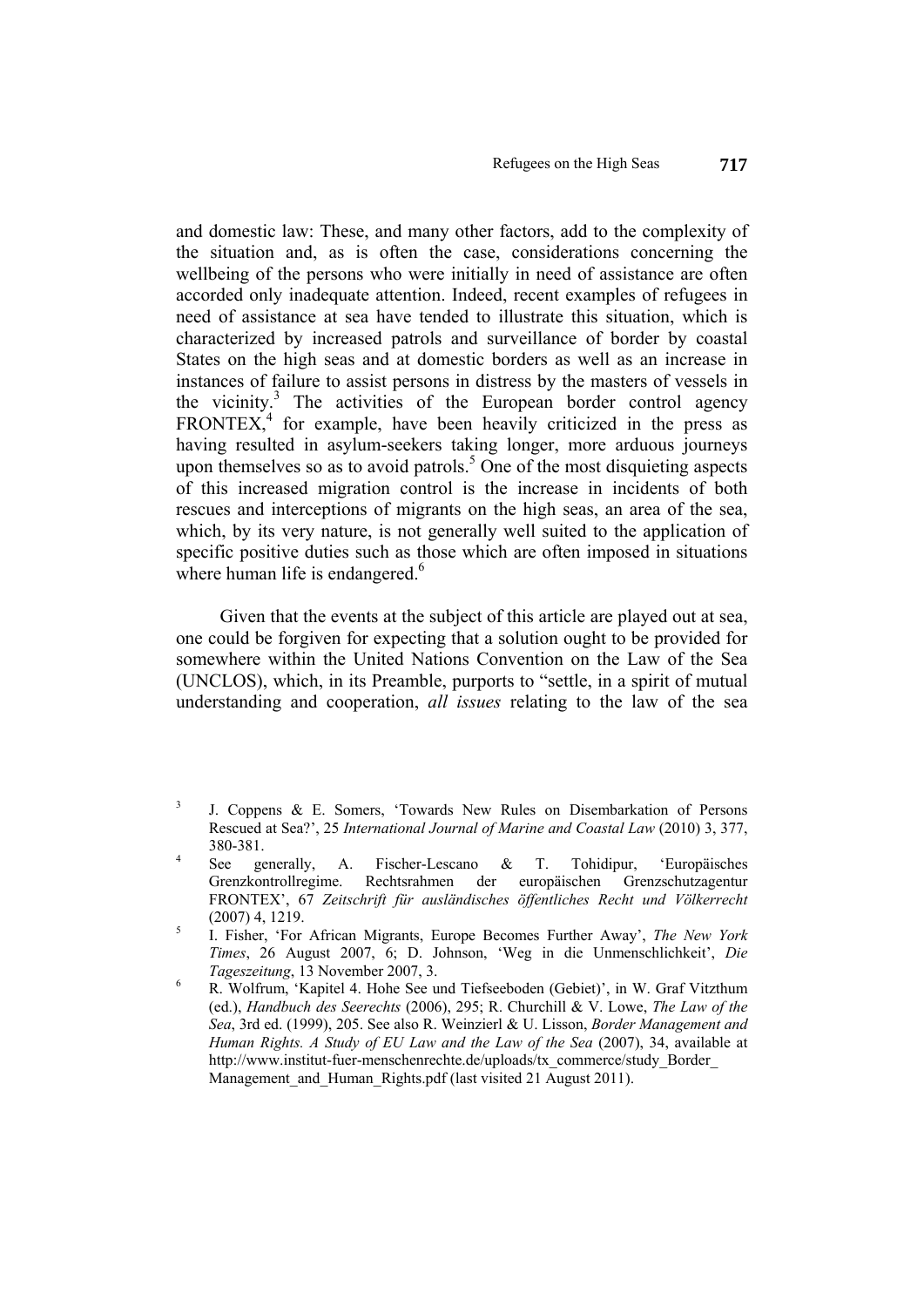[...]"<sup>7</sup>.UNCLOS does not, however, function within a vacuum and regard must also be had to other relevant rules and principles of general international law.<sup>8</sup> To this end, related international Conventions aimed at improving the safety of maritime travel and, should the necessity arise, other areas of law which may be applicable must also be considered. This article aims to provide a solution to the problem posed by the rescue of refugees on the high seas by employing relevant norms of international refugee law as a means of ensuring that greater consideration is paid to humanitarian concerns.

### B. Historical Background

Migration by boat and the hazards associated with such an undertaking regrettably have an established pedigree in modern history. The phrase "boat people", referring to asylum-seekers emigrating in large numbers in often crudely made or ill-equipped boats, was coined in the aftermath of the communist victory in Vietnam and the subsequent mass exodus from Indo-China in the mid to late 1970s.<sup>9</sup> Indeed, even earlier, during the Nazi horrors of the Second World War, some Jewish refugees fled in this manner<sup>10</sup> but it was after the fall of Saigon in 1975 that the problem began to be specifically referred to as the "boat-people" problem.<sup>11</sup> Since then, scarcely a single considerable stretch of water has not seen some activity of this nature and incidents of tragedy at sea involving asylumseekers remain constant.<sup>12</sup> Thousands of Haitians and Cubans are still

- 7  *United Nations Convention on the Law of the Sea*, 10 December 1982, 1833 U.N.T.S. 397 [UNCLOS]. 8
- This is particularly so when one considers that it is nigh on impossible for an international Convention to regulate all matters pertaining to a particular issue and that provision must always be made for a legal interpretation which accounts for unforeseen circumstances, without, however, going as far as to strain that legal
- 
- <sup>9</sup> Coppens & Somers, *supra* note 3, 381-382.<br><sup>10</sup> E. Papastavridis, 'Interception of Human Beings on the High Seas: A Contemporary Analysis under International Law', 36 *Syracuse Journal of International Law and*
- *Commerce* (2009) 2, 146.<br><sup>11</sup> B. M. Tsamenyi, 'The "Boat People": Are They Refugees?', 5 *Human Rights*
- *Quarterly* (1983) 3, 348.<br><sup>12</sup> For example, on 14 December 2010, dozens of asylum seekers were drowned after their attempt to reach Christmas Island, south of Indonesia: 'Dozens dead in Australia boat crash', *Irish Times*, 15 December 2010, available at http://www.irishtimes.com/ newspaper/breaking/2010/1215/breaking2.html (last visited 21 August 2011).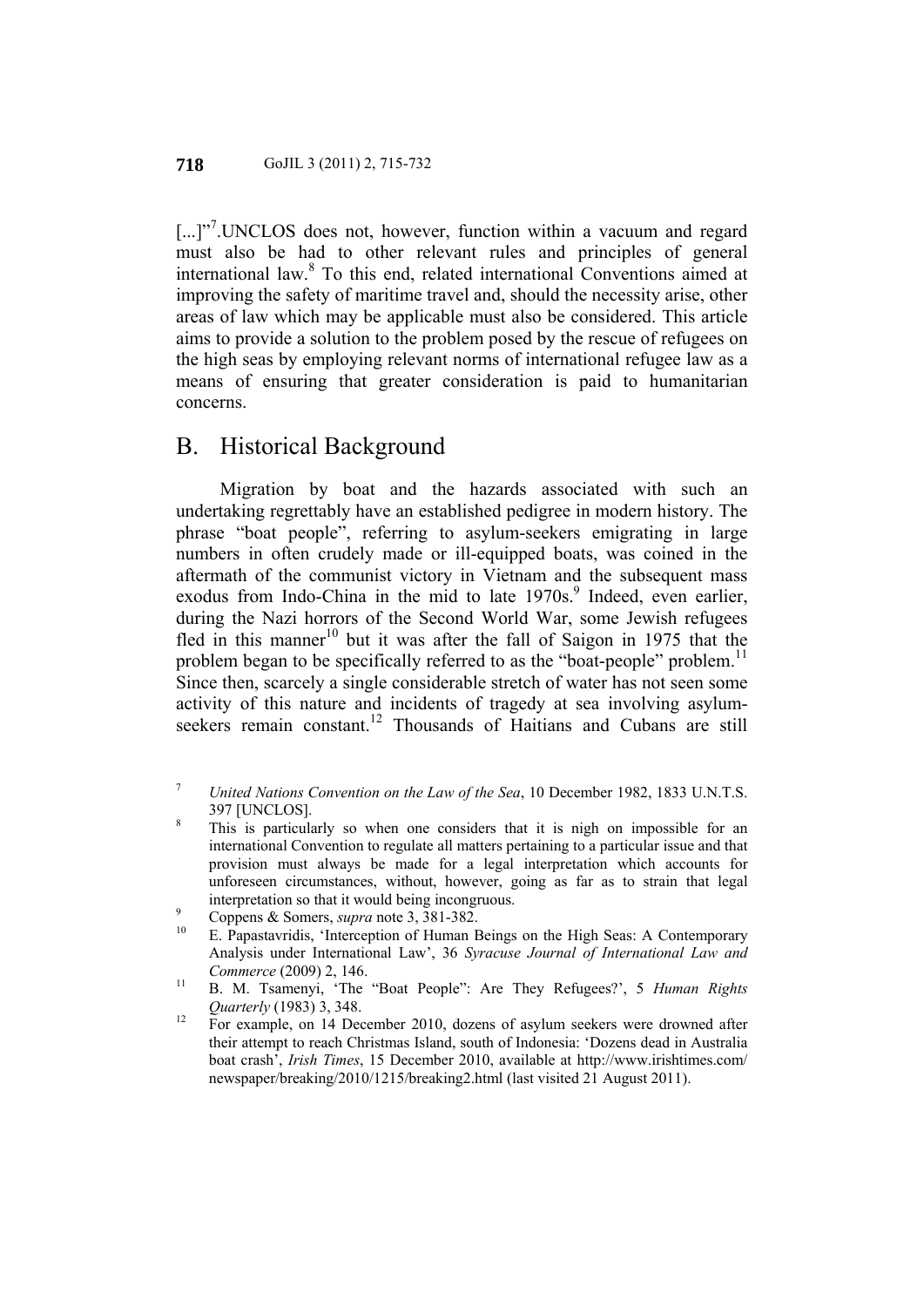making efforts to reach the USA despite the vigorous attentions of the US Coast Guard; Australia still engages in active interception measures with respect to potential refugees arriving from Indonesia and elsewhere; and in Europe the issue has also become more prevalent.<sup>13</sup> For a long time, the notion of asylum-seekers attempting to immigrate by boat was not considered a European problem. This can no longer be said to be the case. However, attempts to quantify the scale of the issue are problematic as it is particularly difficult to estimate the number of persons who fail to arrive safely. The estimates provided by humanitarian NGOs such as Fortress Europe suggest that there were approximately 500 deaths in the Mediterranean in the first six months of 2009 and that, in total, almost 11,000 people have lost their lives in an attempt to reach European shores by boat in the last 20 years.<sup>14</sup> Although this article deals specifically with the legal provisions pertaining to asylum-seekers on the high seas, the gravity of the situation is clear from the foregoing. The present article is limited for practical reasons to a depiction of the legal situation regarding refugees rescued on the high seas only and cannot account for the applicability or otherwise of human rights instruments such as the European Convention on Human Rights. With this it is by no means denied that human rights law is of utmost importance in the present context.<sup>15</sup>

# C. International Law of the Sea

As mentioned above, the fundament of the pertinent legal framework is provided by UNCLOS, which is supplemented by two further treaties, namely the International Convention on Maritime Search and Rescue (SAR

<sup>13</sup> M. Pugh, 'Europe's Boat People: Maritime Cooperation in the Mediterranean', *Chaillot Papers* (2000) 41, 31-33.<br><sup>14</sup> 'The massacre continues: 459 deaths in the first 6 months of 2009' (2 July 2009)

available at http://fortresseurope.blogspot.com/2007/01/eu-massacre-continues-459 deaths-in.html (last visited on 9 June 2011). About a third are from sub-Saharan Africa, half are from the Mediterranean littoral States and the remainder originate from various other States (mainly in Asia and the Middle East). 15 See, by way of example, F. Coomans & M. T. Kamminga (eds), *Extraterritorial* 

*Application of Human Rights Treaties* (2004); A. Edwards, 'Human Rights, Refugees and the Right "to Enjoy" Asylum', 17 *International Journal of Refugee Law* (2005) 2, 293; K. Loper, 'Human Rights, *Non-refoulement* and the Protection of Refugees in Hong Kong', 22 *International Journal of Refugee Law* (2010) 3, 404.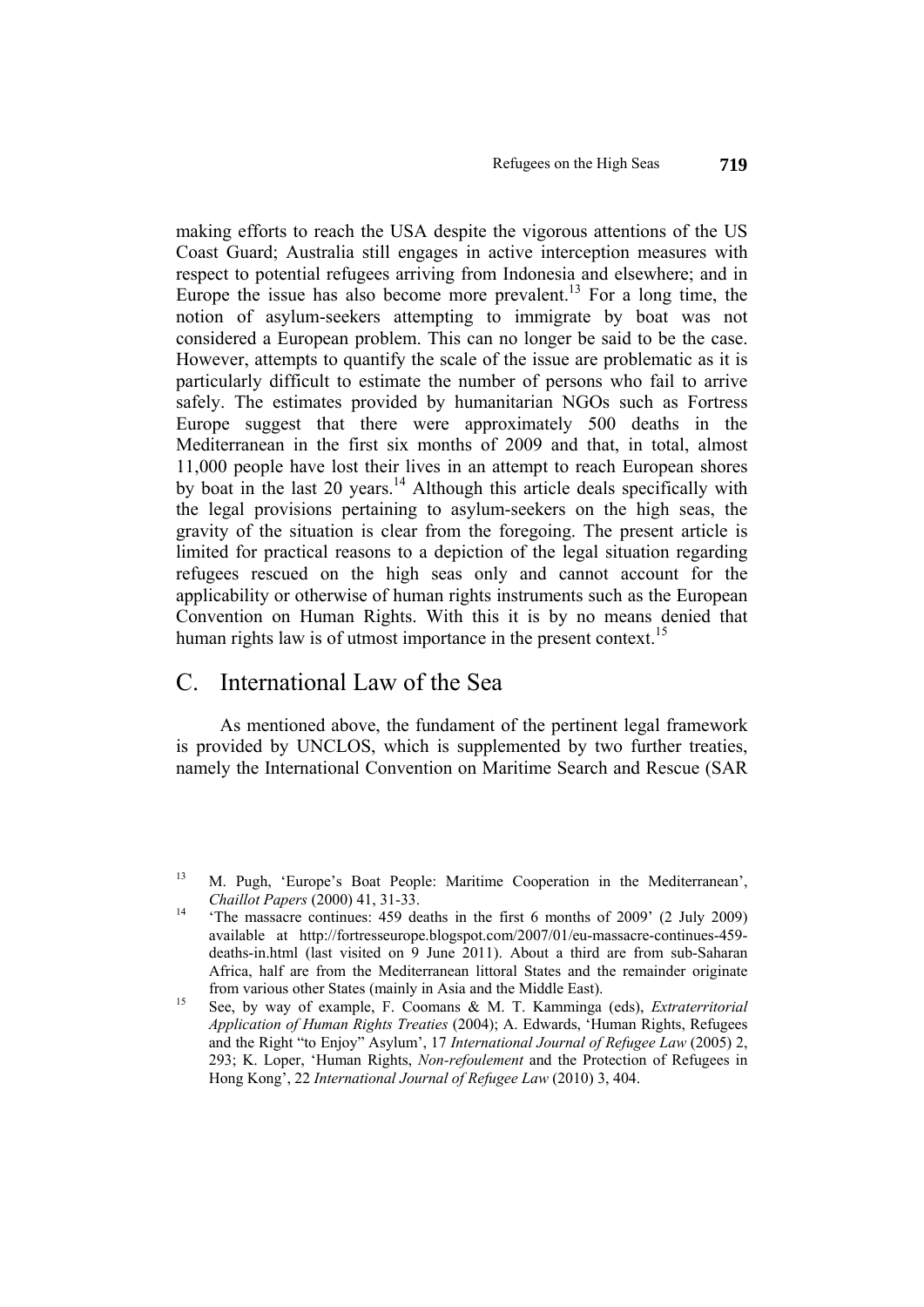Convention)<sup>16</sup> and the International Convention for the Safety of Life at Sea (SOLAS Convention)17. The two latter treaties can be said to represent a *lex specialis* with respect to situations of maritime rescue.<sup>18</sup> The SAR Convention is designed to encourage increased cooperation between States Parties with the aim of optimizing search and rescue operations at sea. Considering that the aim of the SAR Convention is to ensure a speedy response following a maritime incident (i.e. it is reactionary in nature), it can be distinguished from the preventive approach adopted by the SOLAS Convention, which endeavors to establish minimum standards for the construction, equipment and operation of ships (so-called CDEM measures).<sup>19</sup> These three international treaties create a number of rights and obligations, which are variously aimed at flag States, transit States and coastal States. In the following, three duties contained in these treaties are identified, namely the duty to provide assistance, to bring to a place of safety and to provide for disembarkation.

#### I. Duty to Provide Assistance

A duty to provide assistance to persons in danger of being lost at sea is, without doubt, one of the most well-established, elementary tenets of the law of the sea.<sup>20</sup> It is codified in Art. 98(1) UNCLOS in the following terms:

"Every State shall require the master of a ship flying its flag, in so far as he can do without serious danger to the ship, the crew or the passengers:

(a) to render assistance to any person found at sea in danger of being lost;

<sup>16</sup>*International Convention on Maritime Search and Rescue*, 27 April 1979, 1405 U.N.T.S. 119 [SAR Convention]. 17 *International Convention for the Safety of Life at Sea*, 1 November 1974, 1184

U.N.T.S. 278 [SOLAS Convention].<br><sup>18</sup> On the *lex specialis* character of SOLAS see: M. Pallis, 'Obligations of States towards

Asylum Seekers at Sea', 14 *International Journal of Refugee Law* (2002) 2 and 3, 329, 331. 19 S. Bateman, 'Chapter 2. Good Order at Sea in the South China Sea', in S. Wu &

K. Zou (eds), *Maritime Security in the South China Sea* (2009), 20. 20 E. de Vattel, *Le droit des gens ouprincipes de la loi naturelle; appliqués à la* 

*conduiteeu aux affaires des nations et des souverains*, Vol. 1 (1758), 170.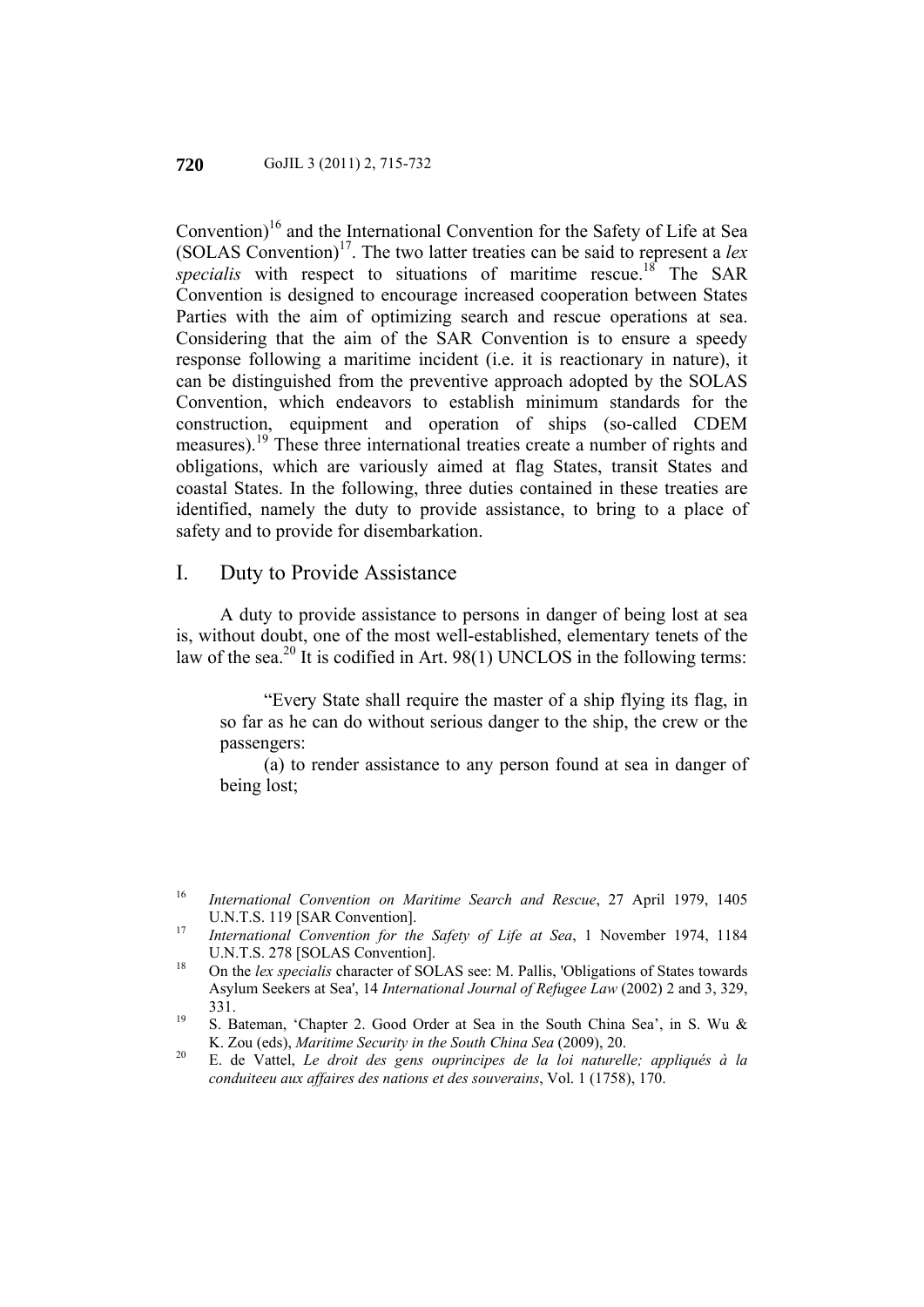(b) to proceed with all possible speed to the rescue of persons in distress, if informed of their need of assistance, in so far as such action may reasonably be expected of him; [...]".

From this it is clear that this duty rests not on the individual mariner, rather it requires the flag State of that mariner to ensure that an adequate transpositional law is enacted which imposes this obligation on the master of the ship; it is not a self-executing norm.<sup>21</sup> Nor can the duty to assist contained in the SOLAS Convention be said to be self executing.<sup>22</sup> The scope of the duty *ratione personae* is broadly formulated to the benefit of "any person" in UNCLOS and "regardless of [...] the circumstances in which that person is found"<sup>23</sup>, an important factor bearing in mind that many of the persons in need of assistance are so-called "economic refugees". Aside from the actual act of finding a person at sea, the only material requirement necessary to bring about the duty to provide assistance is the existence of a situation of distress on board, a term defined in the SAR Convention as a "situation wherein there is a reasonable certainty that a vessel or a person is threatened by grave and imminent danger and requires immediate assistance<sup> $2^2$ </sup>. Despite the apparent clarity of the preceding provisions, the full extent of the duty to render assistance or, more precisely, the existence and scope of related duties such as bringing the rescued persons to a place of safety etc remains unclear.

#### II. Duty to Bring to a Place of Safety

Before examining the extent to which coastal States are required to allow for the disembarkation of persons rescued at sea, it is worth briefly

<sup>&</sup>lt;sup>21</sup> A. Proelss, 'Rescue at Sea Revisited: What Obligations exist towards Refugees?', *Scandinavian Institute of Maritime Law Yearbook* (2008), 10. In Germany, for example, §2 of the Regulation concerning the Safety of Seafaring in conjunction with §323c of the Criminal Code, which foresees criminal sanctions for a failure to assist,

are the relevant provisions transposing Art. 98 (1) UNCLOS.<br><sup>22</sup> SOLAS Convention, annex, chapter V, reg. 10 (a); SAR Convention, annex, chapter 2, para. 2.1.10: "Parties shall ensure that assistance be provided to any person in distress at sea"; see also: UNHCR, Background Note on the Protection of Asylum-Seekers and Refugees Rescued at Sea, 18 March 2002, 2, paras 5-6, available at http://www.unhcr.org/refworld/docid/3cd14bc24.html (last visited 21 August 2011).<br>SAR Convention, annex, chapter 2, para. 2.1.10.

SAR Convention, annex, chapter 1, para. 1.3.11.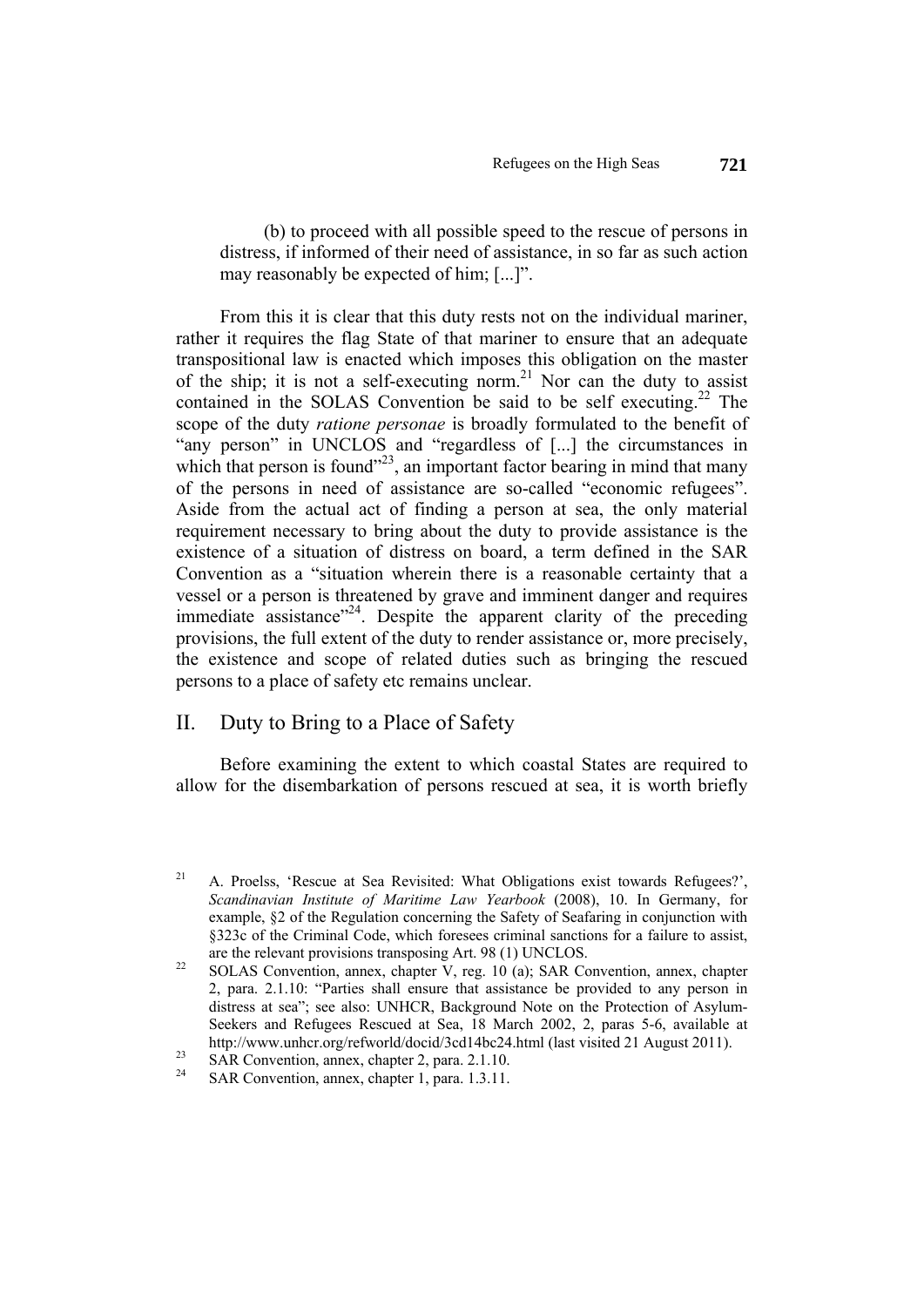stating that, despite some academic opinion to the contrary,  $2<sup>5</sup>$  the flag State is under an obligation to bring rescuees to a place of safety. This obligation follows from the logical extension of the definition of rescue contained in the SAR Convention: "[A]n operation to retrieve persons in distress, provide for their initial medical or other needs, and *deliver them to a place of*  safety<sup>"26</sup>. Without any specific definition provided for the term "place of safety" it has become common practice (albeit without a solid footing in law)<sup>27</sup> for this term to be understood as referring to the "next port of call" of the ship. This is in keeping with the opinions expressed by the Executive Committee (EXCOM) of the UNHCR.<sup>28</sup> The EXCOM extols the virtues of a practical solution to the problems connected with the rescue of asylum seekers<sup>29</sup> and thus, with respect to the rescue of persons on the high seas, it is safe to assume that in many instances the nearest port in terms of geographical proximity will generally be the next port of call considering the overriding safety concerns involved. Similarly, the European Commission has, by making reference to the duty contained in the SAR Convention, stated that "obligations relating to search and rescue include the transport to a safe place"30.

Though it may appear to be somewhat strained, the duty which the flag State is under to bring rescuees to a place of safety should nonetheless not be put on the same level as a duty to disembark. It is conceivable that a ship may itself act as a place of safety or, alternatively, it may enter a place of safety where the persons on board may receive whatever provisions or medical attention is deemed to be necessary without actually having to disembark the ship. The IMO Maritime Safety Committee has, however, stated that even in such situations where the ship "is capable of safely

<sup>&</sup>lt;sup>25</sup> S. Rah, 'Kein Flüchtlingsschutz auf See? Flüchtlings- und seerechtliche Probleme am

Beispiel der "Cap Anamur"', 18 *Humanitäres Völkerrecht* (2005) 4, 276.<br>
SAR Convention, annex, chapter 1, para. 1.3.2 (emphasis added). The non-obligatory nature of this provision must be borne in mind; nonetheless, it is indicative of the understanding shared by the States Parties to the SAR Convention as to what a rescue

actually entails. 27 R. Barnes, 'Refugee Law at Sea', 53 *International & Comparative Law Quarterly* (2004) 1, 47, 51.<br><sup>28</sup> UNHCR, Conclusions Adopted by the Executive Committee on the International

Protection of Refugees, 1975-2009, available at http://www.unhcr.org/refworld/

pdfid/4b28bf1f2.pdf (last visited 5 July 2011), No. 23 (XXXII), 31.<br>
<sup>29</sup> *Id.*, No. 26 (XXXIII), 34.<br>
Commission Staff Working Document, Study on the international law instruments in relation to illegal immigration by sea, SEC (2007) 691, 15 May 2007, para. 2.3.2.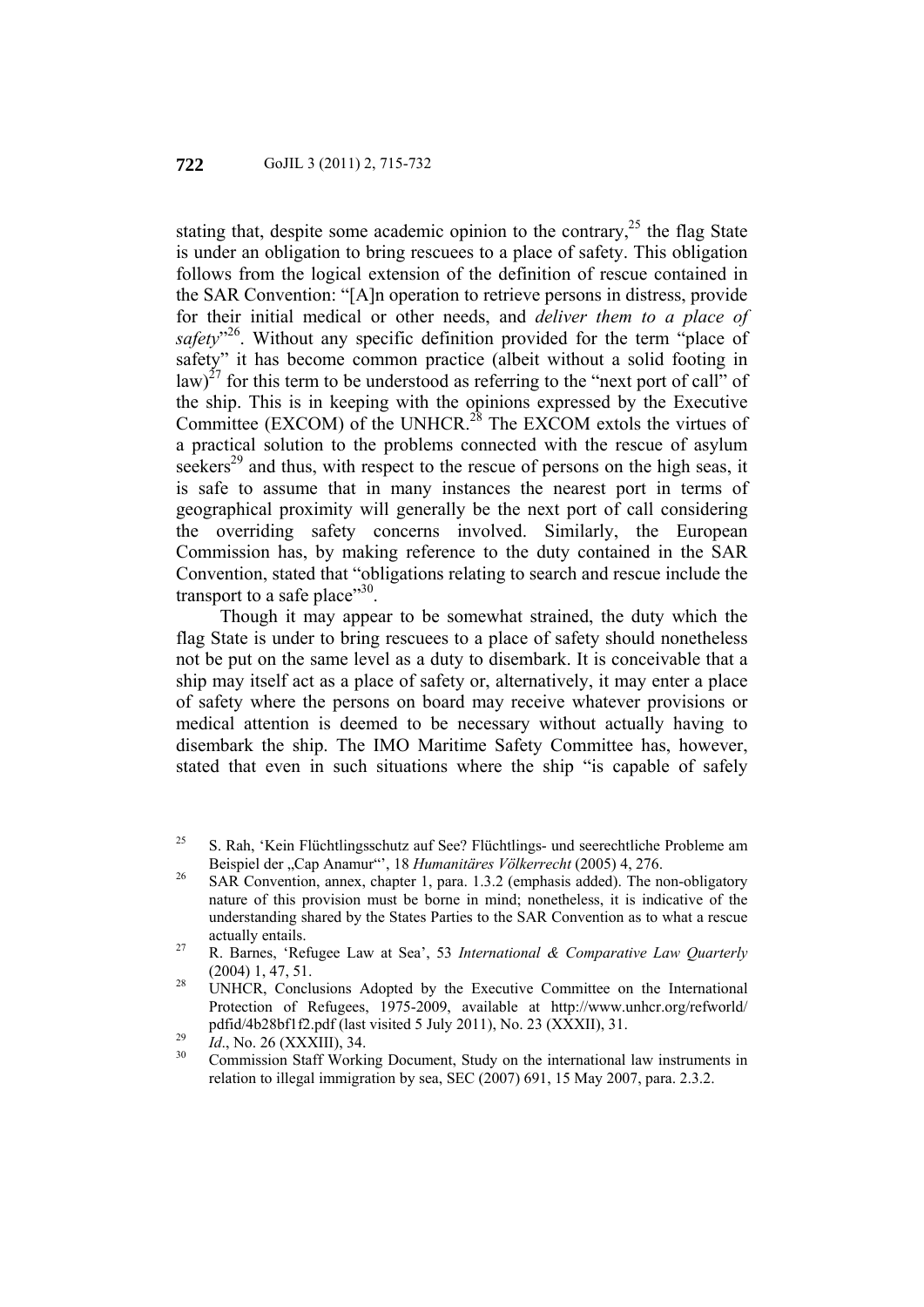accommodating the survivors and may serve as a temporary place of safety, it should be relieved of this responsibility as soon as alternative arrangements can be made $^{31}$ . Thus the question of whether the flag State is under an obligation to disembark the rescuees at the place of safety and, as a corollary, whether the coastal or port State is also under an obligation to accept this disembarkation remains to be answered.

#### III. Duty to Allow for Disembarkation

As is so often the case with many problems in the law of the sea, the question of whether an obligation exists to allow for the disembarkation of rescued persons at a place of safety centers on the balancing act which must be effected between the interests of flag States on the one hand and coastal States on the other. However, given that disembarkation will involve entering the territorial or perhaps even internal waters of a State, one is confronted with complex issues of territorial sovereignty. Proelss correctly pointed out that:

"Any obligation of a flag State to disembark shipwrecked persons at the next port of call would turn out to be useless, were it not logically linked with a corresponding duty of the coastal State of the next port of call to temporarily accept the rescued persons on its territory."32

Thus, one must first turn one's attention to ascertaining whether the flag State is under a duty to disembark rescuees. This duty would necessarily be linked with a right to enter a coastal State's territory, an unacceptable impingement on the territorial sovereignty of that State. Despite a small amount of academic opinion to the contrary,<sup>33</sup> none of the relevant international Conventions contain such an obligation. The argument advanced by proponents of an obligation to disembark is often made as follows: Given that there is a duty to provide assistance at sea, any act

<sup>&</sup>lt;sup>31</sup> International Maritime Organization (IMO), Resolution MSC.167(78), Guidelines on the Treatment of Persons Rescued At Sea (20 May 2004) available at http://www.unhcr.org/refworld/docid/432acb464.html (last visited 21 August 2011), annex 34, no. 6.13.<br><sup>32</sup> Proelss, *supra* note 21, 14-15.<br><sup>33</sup> H. von Brevern & J. M. Bopp, 'Seenotrettung von Flüchtlingen', 62 *Zeitschrift für* 

*ausländisches öffentliches Recht und Völkerrecht* (2002), 841, 844; Weinzierl & Lisson, *supra* note 6, 38.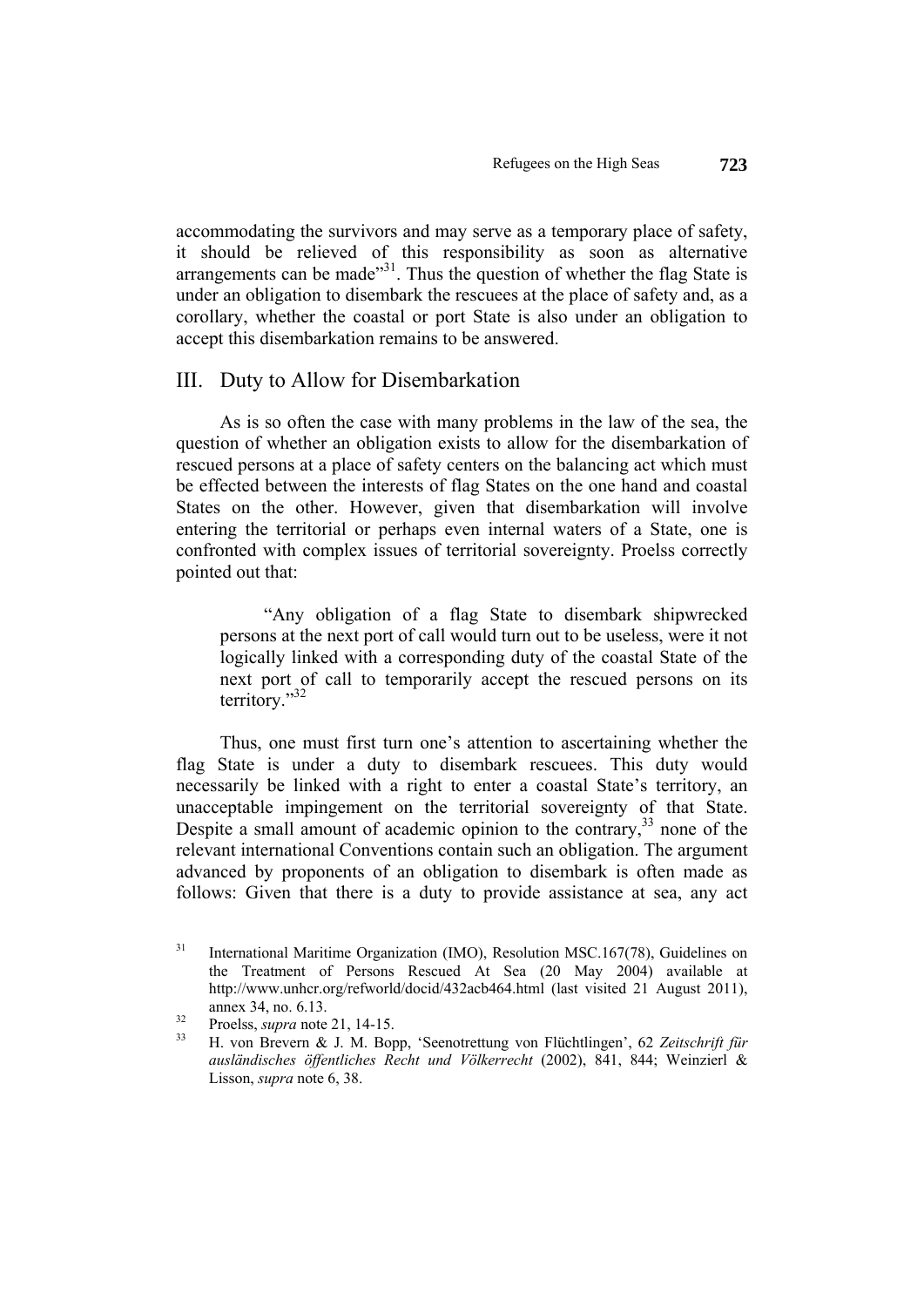which would undermine the carrying out of such rescue is tantamount to a breach of international law. An absolute refusal to accept disembarkation limits the possibility or likelihood of a rescue taking place and thus it could be seen as undermining the execution of the rescue in the first place. Consequently, a right to disembarkation on the part of the rescuees must exist along with the corresponding duty on the flag and coastal States to carry out and accept the disembarkation respectively.<sup>34</sup> Any attempt to rely on para. 1.3.2 of the SAR Convention as being indicative of more than an implicit obligation to deliver to a place of safety is erroneous given that this particular provision is merely a definition without a distinct obligatory content.<sup>35</sup> In addition the point has been well made in recent literature on this issue that the actual obligatory norm merely requires that, rather than rescue, "*assistance* be provided to any person in distress at sea<sup>"36</sup>, thereby avoiding incorporating an explicit duty on the flag State to disembark within the SAR Convention.<sup>3</sup>

Notwithstanding the lack of an explicit duty to disembark, it may be plausible to rely on two alternate avenues of reasoning to infer such a duty. First, a comprehensive consideration of the notion of "rescue" as a single unified act beginning with the physical act of removing persons from the waters or from a vessel in distress and extending until the point in time at which such persons have entered a place of safety and disembarked the rescuing ship. This premise supports the practical approach advocated by the UNHCR EXCOM mentioned above in that it unburdens a ship's master of primary responsibility as soon as possible.<sup>38</sup> Moreover, it serves the humanitarian purpose and intention of Art. 98(1) UNCLOS and the relevant norms of the SAR and SOLAS Conventions. It is based on a broad understanding of the "place of safety" criterion which cannot be considered to have been properly met if the rescued persons are to be maintained on board the rescuing vessel indefinitely.<sup>39</sup> Such an approach, however, neglects to factor in the concerns raised above regarding the non-obligatory nature of the language used with respect to "rescue(s)" and the preference shown for the term "assistance". Second, it can be argued that, in recent

<sup>&</sup>lt;sup>34</sup> UNHCR, *supra* note 22, Annex 1, para. 9.<br><sup>35</sup> This provision is contained in a section of the SAR Convention entitled "Terms and Definitions". Systematically, it cannot give rise to norms of an obligatory character.<br>SAR Convention, annex, chapter 2, para. 2.1.10 (emphasis added).

<sup>37</sup> Proelss, *supra* note 21, 16. 38 UNHCR, *supra* note 28, No. 26 (XXXIII), 34. 39 UNHCR, *supra* note 22, para. 12.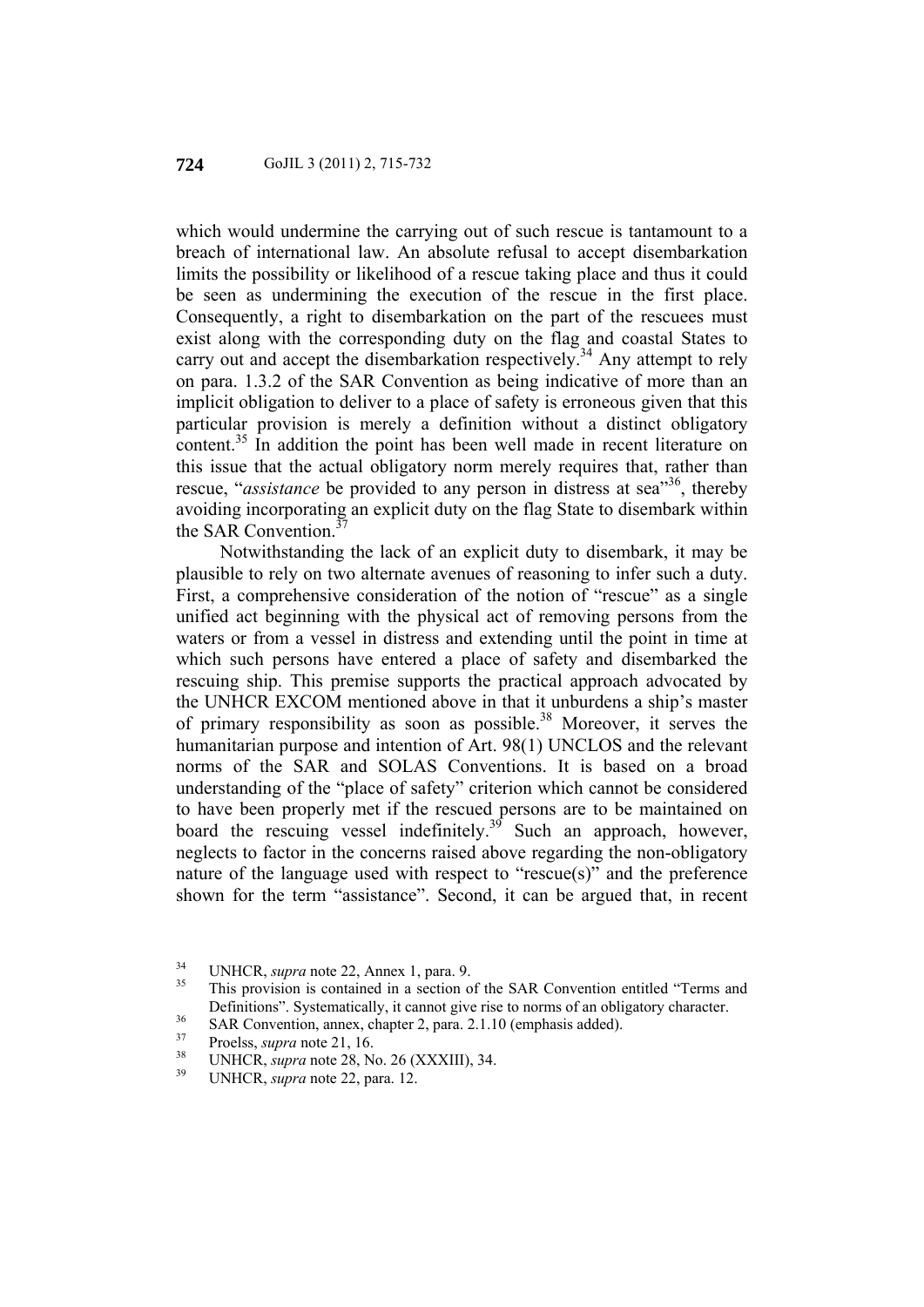years, a presumption in favor of disembarkation has developed which would *prima facie* oblige coastal States to accept the disembarkation of persons rescued at sea unless there are cogent reasons of public order militating against the application of this presumption. The pronouncements made by the MSC of the IMO in the aftermath of the 2004 amendments to SOLAS and SAR Conventions would seem to provide some evidence of this development, in particular where the Contracting Parties are required to "arrange disembarkation as soon as reasonably practicable"<sup>40</sup>. This contention is further supported by the statement of the UNHCR Working Group on the Question of Rescue of Asylum Seekers at Sea when it stated that "asylum-seekers rescued at sea should normally be disembarked at the next port of call"<sup>41</sup>.

Despite the initially promising reading of these statements, the weak language of the latter ("should") is immediately apparent. Moreover, there is no footing for such a presumption in treaty law as, notwithstanding the broad discretion such a presumption would afford to the coastal State to decide to deny permission to disembark, it would amount to a considerable impingement of the rights of the coastal State. Consequently, it can be stated by way of summary that despite the existence of a duty on the flag States to assist those in need and on the coastal State to ensure the existence of mechanisms to ensure assistance can be provided speedily, there is no duty on the flag State to disembark the rescued persons, nor can there logically be a corollary duty on the coastal State under the terms of the international law of the sea to accept any disembarkees.<sup>42</sup>

#### D. International Refugee Law

Bank posits that:

"[T]he obligation of the State responsible for the respective search and rescue region is one of co-ordination and cooperation,

40 Inter-Agency, 'Rescue at Sea. A Guide to Principles and Practice as Applied to Migrants and Refugees' (September 2006) available at http://www.unhcr.org/ refworld/docid/45b8d1e54.html (last visited 21 August 2011). 41 UNHCR, Preliminary Report on Suggestions Retained by the Working Group of

Government Representatives on the Question of Rescue of Asylum-Seekers at Sea, 1 October 1982, EC/SCP/24, available at http://www.unhcr.org/refworld/docid/ 3ae68cbe1c.html (last visited 21 August 2011), para. 3; Proelss, *supra* note 21, 16-17.<br><sup>42</sup> The concept of a port of refuge for vessels in distress may account for an exception to

this statement, see Proelss, *supra* note 21, 59.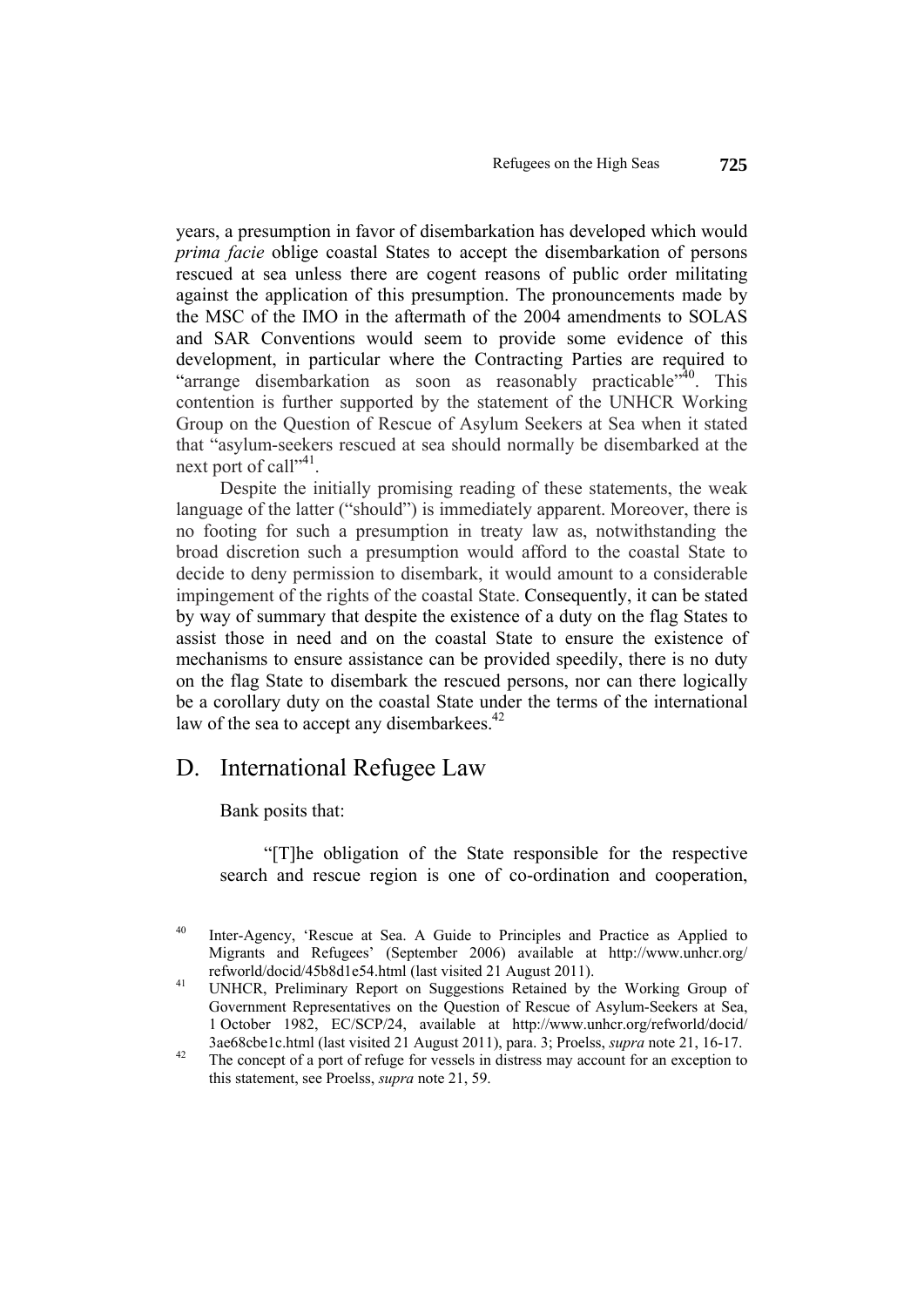which as such does not entail an explicit duty to allow disembarkation in one of its ports. At the same time, the obligation is also one of securing a certain result: disembarkation from the assisting ship and delivery to a place of safety as quickly as reasonably practicable."

This is even more so the case when dealing with asylum-seekers rather than "ordinary" persons in need at sea.<sup>44</sup> Obviously, a situation where asylum-seekers who have become rescuees are kept on board a ship following a potentially traumatic rescue experience for an undetermined amount of time is undesirable to say the least. Given that the international law of the sea does not seem to provide for this eventuality, a solution must be sought elsewhere, in this instance international refugee law. With 144 signatory States, the Convention Relating to the Status of Refugees of  $1951<sup>45</sup>$  and its 1967 Protocol can be said to enjoy considerable significance with respect to regulating the fate of asylum-seekers who, having been rescued at sea, are now faced with the prospect of not being granted the right to disembark and potentially make use of their right to asylum. In particular the principle of *non-refoulement* contained in Art. 33(1) of the Refugee Convention is essential in determining whether asylum-seekers have the right to enter the territory of the coastal State. The *non-refoulement* principle contemplates a situation where a refugee may potentially be subjected to threats to his life or freedom on the basis of certain personal criteria and it acts to prevent any return of that person.<sup>46</sup> So, in the context of a discussion on the right to disembarkation, it would be more correct to refer to whether there is a positive duty on the coastal State not to refuse a person rescued at sea claiming the status of a refugee, i.e. the right is couched in somewhat more negative terms. Before examining the material effect of Art. 33(1) of the Refugee Convention on the rights of a rescuee, it must be determined whether it is applicable in circumstances where the refugee was found outside the territory of the State in question on the high seas, i.e. whether it enjoys extraterritorial effect.

<sup>43</sup> R. Bank, 'Article 11 (Refugee Seamen/Gens de Mer Réfugiés)', in A. Zimmermann (ed.), *The 1951 Convention Relating to the Status of Refugees and its 1967 Protocol:* 

*A Commentary*, para. 37. **6**<br><sup>44</sup> Such as passengers on a sinking ferry for example: Coppens & Somers, *supra* note 3,

<sup>383.&</sup>lt;br>
Convention Relating to the Status of Refugees, 28 July 1951, 189 U.N.T.S. 150.

<sup>46</sup> Fischer-Lescano, T. Löhr & T. Tohidipur, 'Border Controls at Sea: Requirements under International Human Rights and Refugee Law', 21 *International Journal of Refugee Law* (2009) 2, 262-263.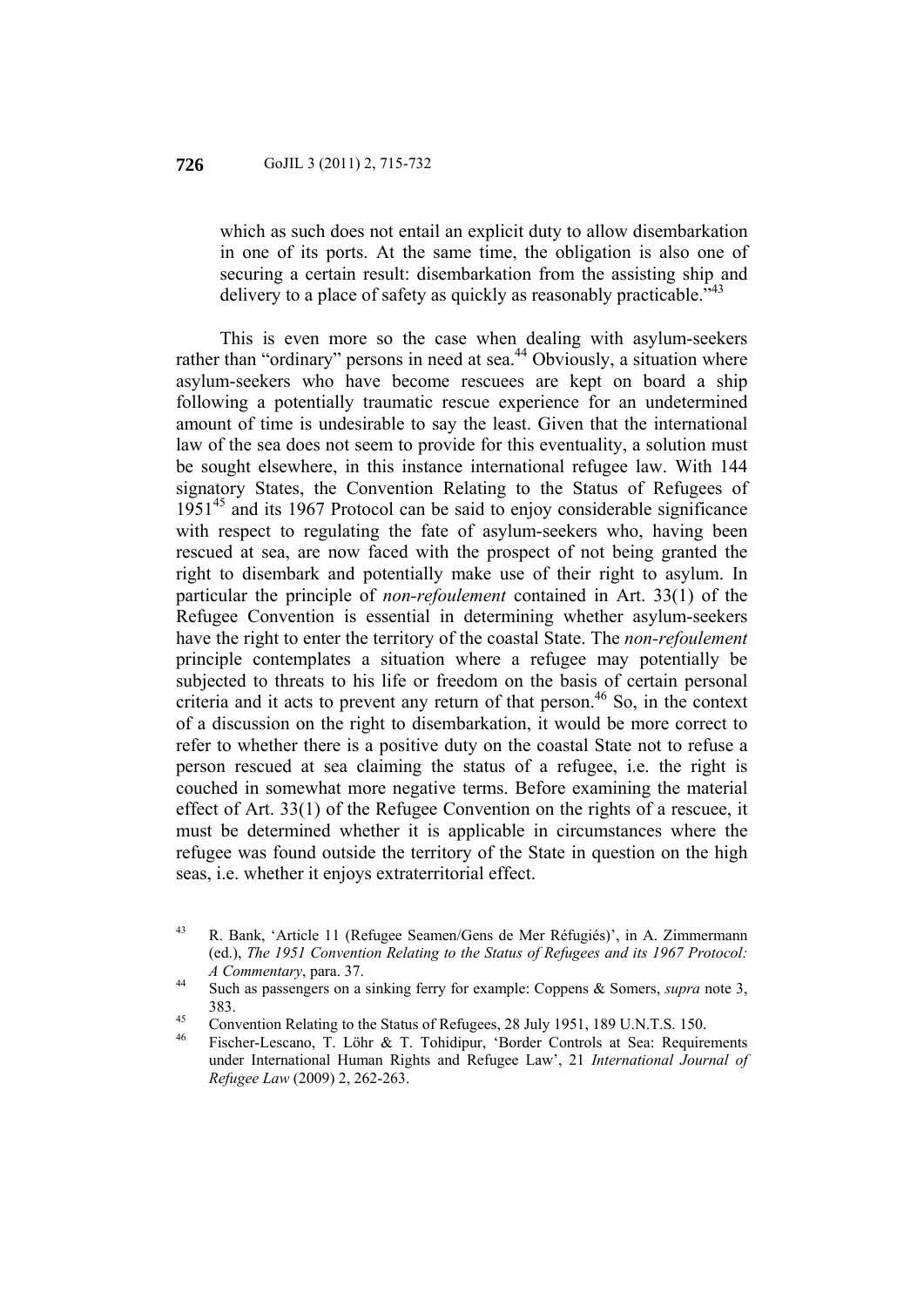#### I. Extraterritorial Applicability of *Non-Refoulement*

In the case of persons rescued on the high seas, they will fall under the jurisdiction of the flag State, which is, however, in no way required to provide the rescuees with asylum. Indeed, the flag State is not subject to any specific obligations at international law in this regard. Hence the practice of "next port of call" outlined above. This practice necessarily implies that the coastal State is faced with the prospect of (at least temporarily) accepting the asylum-seekers under the principle of *non-refoulement*. However, "there is a clear gap between the obligation of *non-refoulement* and the obligation to accord refuges the rights provided under international law<sup>347</sup>, and therein lies the problem: The scope of the applicability of the Refugee Convention with regard to refugees on a vessel, even if that vessel were in the territorial sea or internal waters of the coastal State.

There are numerous examples of a State's obligations under international law extending beyond the limits of its territory. The dictum of the European Court of Human Rights in its decision by the Grand Chamber in *Medvedyev et al v. France* indicated that, although an extra-territorial application of the Convention is exceptional, it is possible under certain limited circumstances.<sup>48</sup> Similar pronouncements have been made by the UN Human Rights Committee.<sup>49</sup> The Refugee Convention is silent of the issue of its extraterritorial applicability, yet it is submitted that there are a number of more or less compelling reasons which would seem to indicate that Art. 33(1) of the Refugee Convention ought to apply outside the territory of the States Parties. By way of a preliminary remark it is worthy to note that Art. 1(3) of the 1967 Protocol to the Refugee Convention states that the Protocol "shall be applied by States Parties hereto without any geographical limitation." Despite its application being restricted to the Protocol, some academic commentators have interpreted this provision as

<sup>47</sup> Barnes, *supra* note 27, 67. 48 *Medvedyev et al v. France*, ECHR, Application No. 3394/03, Judgment of 29 March 2010, paras 63-66; this is in line with the decision handed down in *Banković v. Belgium and others*, 11 *Butterworth's Human Rights Cases* (2001) 435, para. 71. See further, E. Papastavridis, 'European Court of Human Rights, *Medvedyev et al v. France* (Grand Chamber, Application No. 3394/03) Judgment of 29 March 2010', 59 *International & Comparative Law Quarterly* (2010) 3, 867, 870; D. Guilfoyle, '*Medvedyev et al v. France*, ECHR', 25 *The International Journal of Marine and Coastal Law* (2010) 3, 437.<br><sup>49</sup> See G. S. Goodwin-Gill & J. McAdam, *The Refugee in International Law*, 3rd ed.

<sup>(2007), 244-245.</sup>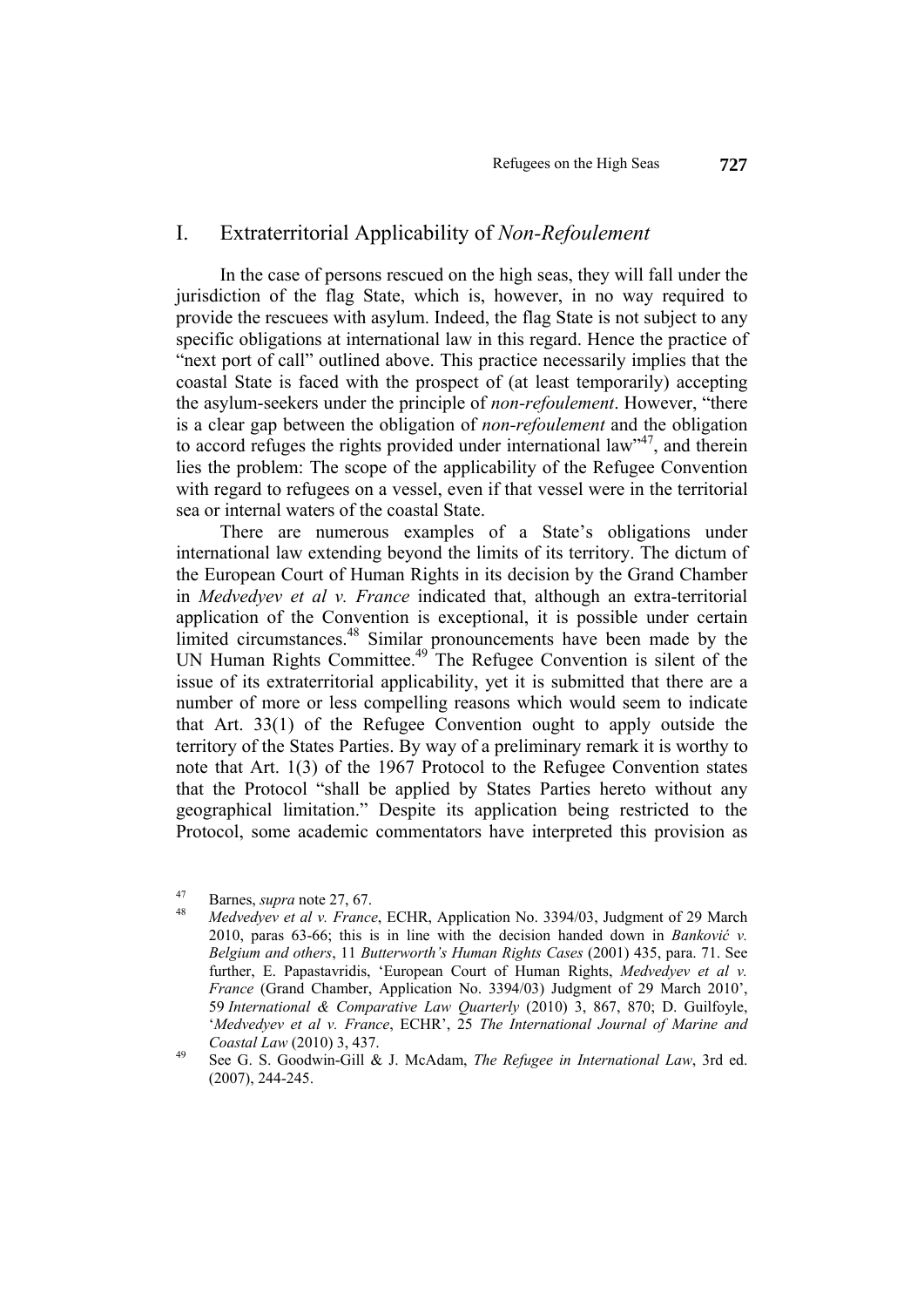being indicative of "a more general intention to the effect that the protective regime of the 1951 Convention [...] was not to be subject to geographic – or territorial – restriction<sup> $50$ </sup>. A number of other factors indicating an extraterritorial application must also be considered.

First, the 1951 Convention does not contain any clause limiting the application of the Convention to a particular territory. In the absence of a clause restricting the applicability to State territory, one can fairly make the assumption that Art. 33(1) applies anywhere that a State exercises jurisdiction over an asylum-seeker.<sup>51</sup> The litmus test for determining the exercise of jurisdiction as postulated by several international courts is that of "effective control"52. There can scarcely be a more obvious example of someone being under the effective control of another than being interdicted or having to be rescued from a sinking ship. Moreover, by beginning the journey in the first instance, the rescuees are making an active attempt to leave one jurisdiction and by approaching or even attempting to approach the border of another State they are attempting to subject themselves to another jurisdiction. Further, all of the provisions of the Refugee Convention that are indeed restricted to the territory of a State (such as Arts. 4, 15 and 18) make particular mention of the restriction. Applying an argument *a contrario*, Art. 33(1) contains no such limitation and thus cannot be said to be restricted to a particular territory.

Second, two textual considerations must be borne in mind. Art. 33(1) of the Refugee Convention states that a refugee shall not be returned "in any manner whatsoever." This is an exceedingly broad formulation covering a wide range of actions which could potentially lead to the person seeking to enforce his status as a refugee being exposed to particular dangers should *refoulement* actually occur. In addition, the use of the terms "expel or return" in Art. 33(1) of the Refugee Convention indicates that there is a subtle distinction in the meaning to be afforded to these words. Return, in

<sup>50</sup> Sir E. Lauterpacht & D. Bethlehem, *The Scope and Content of the Principle of Non-Refoulement*, Opinion UNHCR, 20 June 2001, para. 84, quoted in Pallis, *supra*

note 18, 345. 51 W. Kälin, M. Caroni & L. Heim, 'Article 33, para. 1 (Prohibition of Expulsion or Return ('*Refoulement*')/Défense d'Expulsion et de Refoulement)', in Zimmermann, *supra* note 43, para. 87.<br><sup>52</sup> See e.g., Case Concerning Military and Paramilitary Activities in and Against

Nicaragua (Nicaragua v. United States of America), Merits, Judgment, ICJ Reports 1986, 14, 65, para. 116; Banković v. Belgium and others, supra note 48, para. 67; Öcalan v. Turkey, ECHR, Application No 46221/99, Judgment of 12 May 2005, para. 91.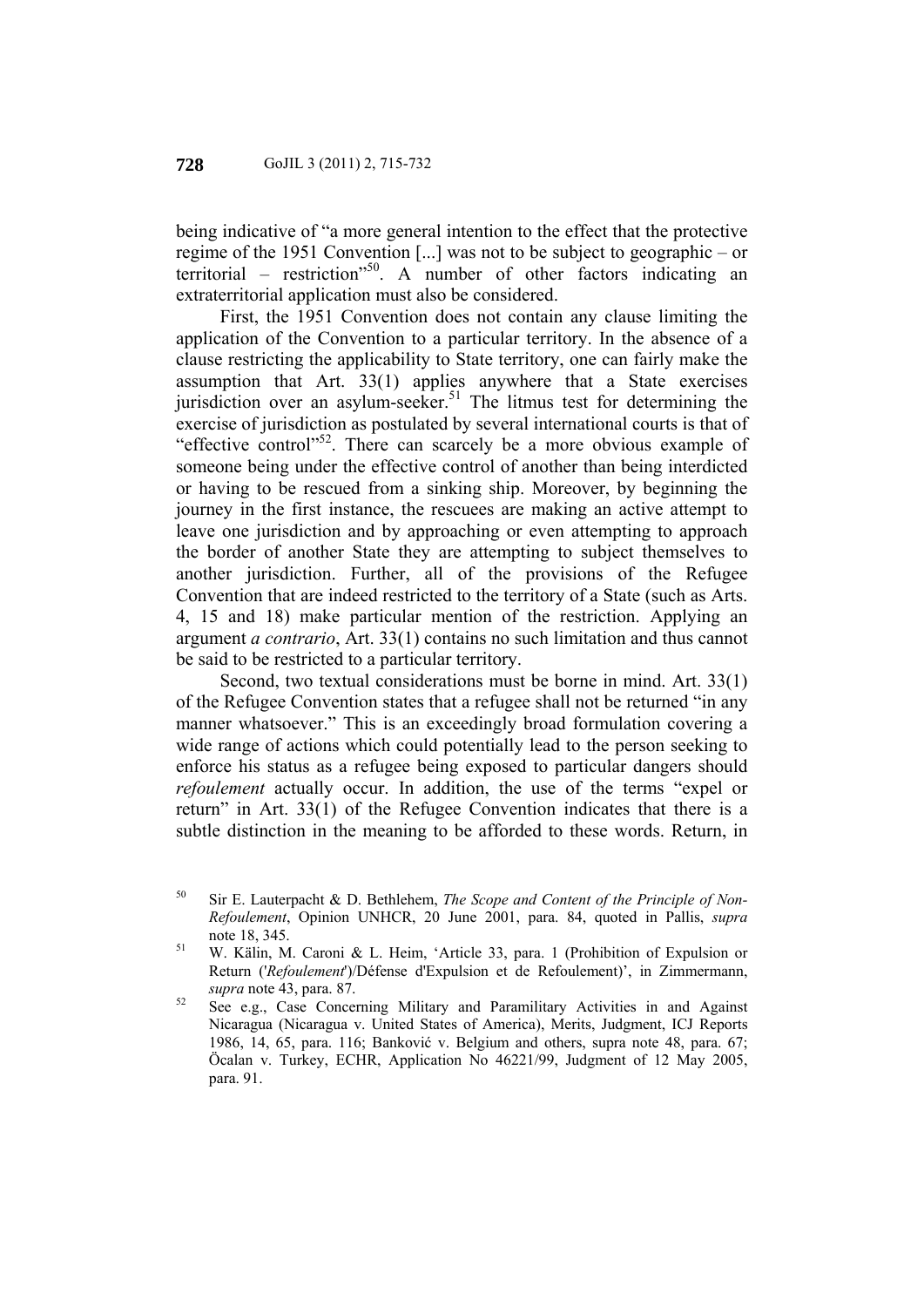contrast to the concept of expulsion, which implies that the person to be expelled has already entered a territory, suggests notions of sending back or bringing someone or something back to an original point of origin. This refers exclusively to the point from which the journey began and cannot be deemed to have any bearing on the place where the asylum-seeker was, in fact, found.<sup>53</sup> Thus, no "geographical restriction regarding the place where this obligation emerges  $\lceil \text{can} \rceil$  be understood from the wording"<sup>54</sup>. Indeed, even if one does not follow this interpretation, it is indicative of the intention of the drafters of the Convention to attempt to prevent any circumvention of the *non-refoulement* principle. Thus there is no restriction of the scope of the Convention to within the territory of the State concerned.

Third, teleological concerns confirm the importance of upholding human rights and guaranteeing fundamental freedoms, so as to ensure the broadest possible protection of refugees worldwide. A restrictive interpretation of the terms of Art. 33(1) of the Refugee Convention, which would attempt to limit its scope to the territory of a particular State, would frustrate this aim. The considerably more dynamic approach towards interpreting international human rights treaties resulting in greater recognition of extraterritorial application has, as outlined above, attained increased importance more recently and is most effective at ensuring that the rights of the refugees' are being adequately considered from the rescuees' point of view.<sup>55</sup> This is supported by reference to the Preamble of the Convention which states one of the objects and purposes of the Convention as being a desire to "assure refugees the widest possible exercise of fundamental rights and freedoms." Some commentators have even gone as far as suggesting that a limitation of the *non-refoulement* provision to the territory of a State would amount to an opportunity to circumvent the obligations owed by that State to the international community as it would then be permissible to simply move all border controls outside the territorial waters of that State and that this would be an act in male fides to thwart the Convention's aims.<sup>56</sup> This author considers it

<sup>53</sup> Contra, *Sale v. Haitian Centers Council, Inc.*, 509 U.S. 155 (1993), 180. 54 Fischer-Lescano, Löhr & Tohidipur, *supra* note 46, 268. See also, UNHCR, Advisory Opinion on the Extraterritorial Application of *Non-Refoulement* Obligations under the 1951 Convention relating to the Status of Refugees and its 1967 Protocol, 26 January 2007, available at http://www.unhcr.org/cgi-bin/texis/vtx/refworld/rwmain?docid=45 f17a1a4&page=search (last visited 21 August 2011), para. 26-27. 55 Fischer-Lescano, Löhr & Tohidipur, *supra* note 46, 269. 56 *Id.*, 270.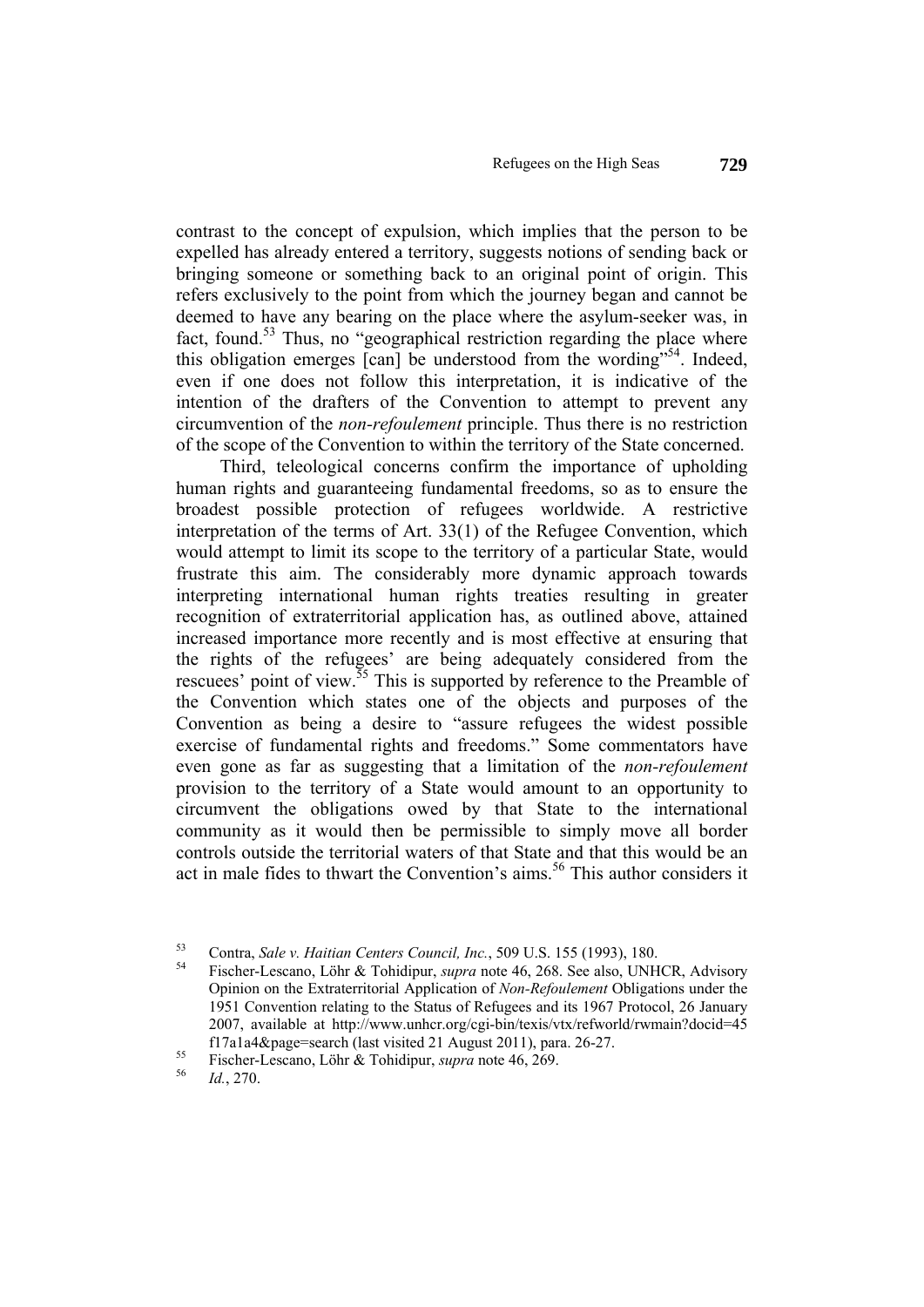somewhat excessive to burden a State with the mark of bad faith but also that it is certainly plausible that a rejection of the extraterritorial application could amount to a breach of Art. 26 of the Vienna Convention on the Law of Treaties, 1969.<sup>57</sup>

Notwithstanding some limited State practice to the contrary<sup>58</sup> as well as some statements made by delegations during the elaboration of the preparatory work of Art.  $33,^{59}$  it is submitted that these represent isolated non-authoritative inferences and that the following statement made by the UNHCR far better represents the law as it currently stands:

"[T]he purpose, intent and meaning of Art. 33(1) [...] are unambiguous and establish an obligation not to return a refugee or asylum-seeker to a country where he or she would be [at] risk of persecution or other serious harm, which applies wherever a State exercises jurisdiction, including at the frontier, on the high seas or on the territory of another State."<sup>60</sup>

Consequently, the principle of *non-refoulement* applies to refugees found as rescuees on the high seas.

#### II. Material Applicability

It is often suggested that extra-territorial application of the *nonrefoulement* principle of Art. 33(1) of the Refugee Convention, would amount to an automatic right to asylum. There is no norm whatsoever in the Convention that would require States to grant *eo ipso* a right of asylum. A distinction must be made between non-refoulement and rejection at the

<sup>&</sup>lt;sup>57</sup> Vienna Convention on the Law of Treaties, 23 May 1969, 1155 U.N.T.S. 332.<br><sup>58</sup> Germany has rejected an extraterritorial application: BMI, Effektiver Schutz für Flüchtlinge, *Press Release*, 5 September 2002, 2; Australia has made similar statements: Executive Committee of the Programme of the United Nations High Commissioner for Refugees, UN Doc A/AC.96/SR.507, 3 December 1996, para. 71; so too has the USA: *Sale v. Haitian Centers Council, Inc.*, *supra* note 53, 180. Also, Executive Committee of the Programme of the United Nations High Commissioner for Refugees, UN Doc A/AC.96/SR.508 10 October 1996, para. 30. For a comprehensive overview of State practice see, Goodwin-Gill & McAdam, *supra* note

<sup>49, 244-253.&</sup>lt;br>
<sup>59</sup> Ad Hoc Committee on Refugees and Stateless Persons, UN Doc E/AC.32/SR.40,

<sup>27</sup> September 1950, 31 *et. seq*. 60 UNHCR, *supra* note 54, para. 24.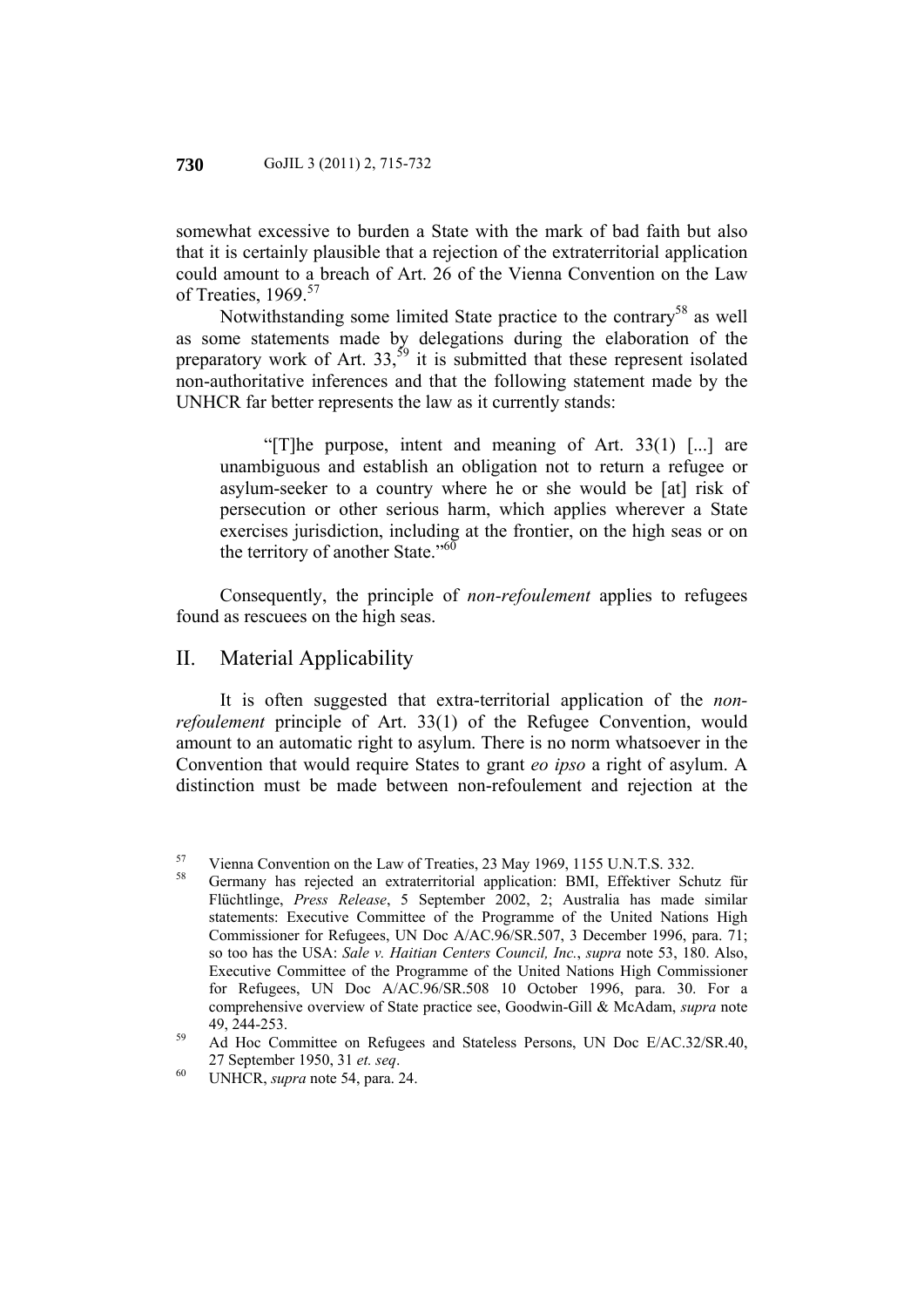border. A State is not required to admit everyone presenting at its border, however, the content of *non-refoulement* prohibits States from turning away refugees. In order for that State to adequately fulfill its treaty obligations, it must first undertake an examination of the specific individual presenting at the border in order to determine whether or not that person is a refugee and, consequently, whether the rights according to refugees, including *nonrefoulement*, apply. As Kälin *et al.* have stated:

"Protection under Art. 33 of the 1951 Convention lasts for an asylum seeker as long as his or her claim to be a refugee has not been refuted in a formal procedure by a final decision. This is a consequence of the fact that formal recognition as a refugee in a refugee status determination procedure is purely declaratory and not constitutive."<sup>61</sup>

Hence, it is apparent that governments are under a compulsion to "provide access to official proceedings in order to verify refugee status"<sup>62</sup>. These official proceedings may not necessarily take place on the territory of a coastal State,<sup>63</sup> but in all likelihood, in order to ensure that all administrative and legal procedures are properly executed and in order to ensure that the person whose status is being determined is in a position to exercise his right to effective legal protection, the *non-refoulement* principle requires, in practice, that States must allow "temporary admission for the purpose of verifying the need for protection and the status of the person concerned"64. Consequently, although the principle of *non-refoulement* does not provide an absolute right to disembark, its practical completion by coastal States will usually require a temporary granting of access to a territory until such time as the refugee status of the rescuee can be determined.

<sup>61</sup> Kälin, Caroni & Heim, *supra* note 51, para. 116.<br>
<sup>62</sup> Fischer-Lescano, Löhr & Tohidipur, *supra* note 46, 284.<br>
<sup>63</sup> There are several recent examples of such processing being carried out on ships: the USA employed this tactic during the 1994 Haitian refugee crisis, Pallis, *supra* note 18, 347. 64 Fischer-Lescano, Löhr & Tohidipur, *supra* note 46, 283.